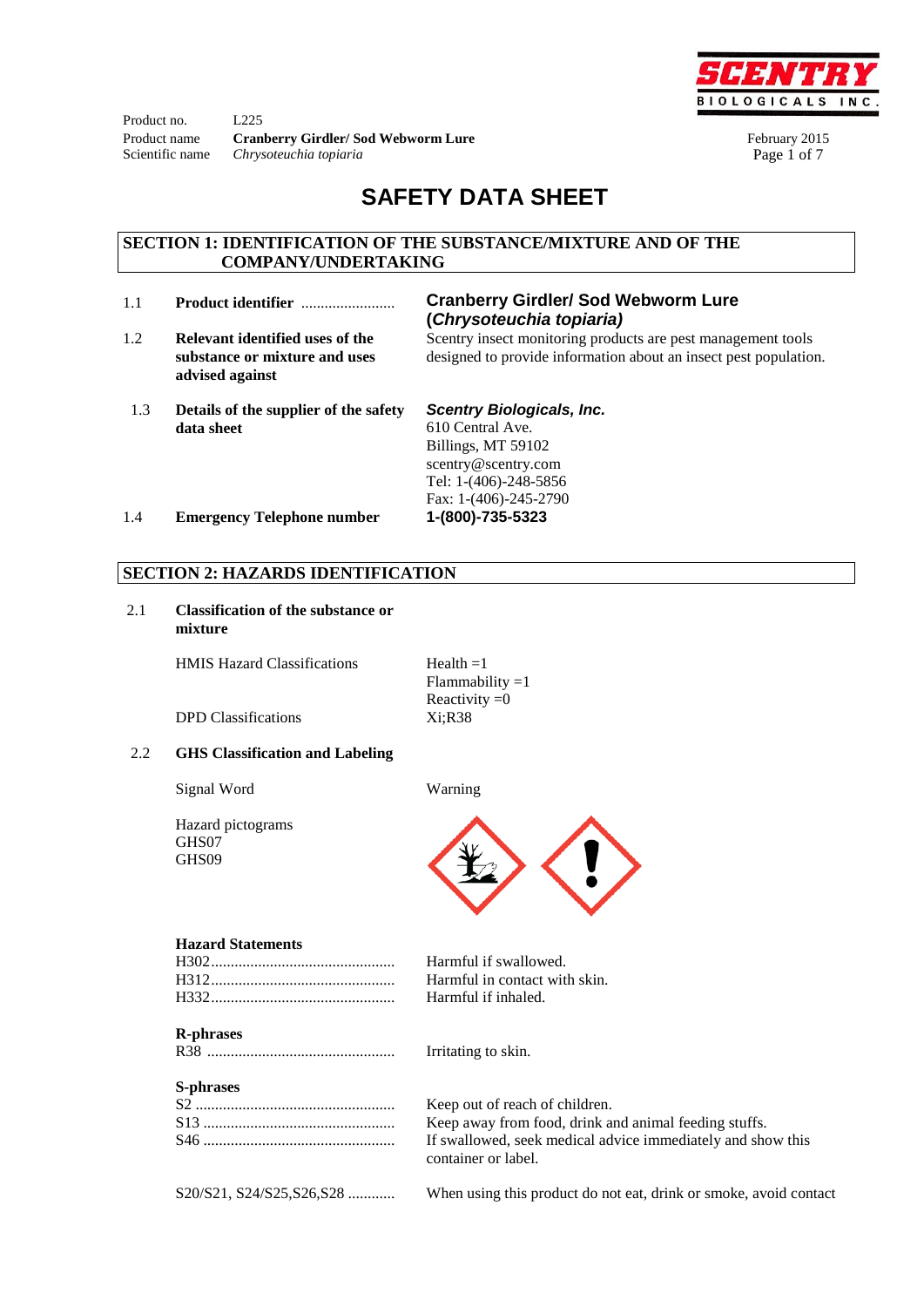

Product no. L225 Product name **Cranberry Girdler/ Sod Webworm Lure** February 2015 Scientific name *Chrysoteuchia topiaria Page 2 of 7* 

with skin and eyes, after contact with skin, wash immediately with plenty of soap and water.

S36/S37 .......................................... Wear suitable protective clothing and gloves. **Precautionary statements** P264 .............................................. P280 ............................................... P302+P352 ..................................... P332+313 ....................................... P362 ............................................... Wash Hands thoroughly after handling. Wear protective gloves/protective clothing/eye protection/face protection. If on skin: Wash with plenty of soap and water. If skin irritation occurs: Get medical advice/attention. Take off contaminated clothing and wash before reuse.

2.3 **Other hazards** 

Dangerous to the environment.

|     | <b>SECTION 3: COMPOSITION/INFORMATION ON INGREDIENTS</b> |                    |      |            |
|-----|----------------------------------------------------------|--------------------|------|------------|
| 3.1 | Substance (s)                                            | Product Identifier | $\%$ |            |
|     |                                                          | (CAS No.)          |      | Symonym(s) |
|     | <b>Mixture</b>                                           | N/A                | N/A  | N/A        |
|     | <b>Rubber Septa Substrate</b>                            | N/A                | N/A  | N/A        |

# **SECTION 4: FIRST AID MEASURES**

| 4.1 | <b>Description of first aid measures</b>                                                |                                                                                                                                                                                                                       |
|-----|-----------------------------------------------------------------------------------------|-----------------------------------------------------------------------------------------------------------------------------------------------------------------------------------------------------------------------|
|     | Inhalation<br>Skin contact<br>Eye contact<br>Ingestion                                  | Remove to fresh air. Provide oxygen if breathing is labored.<br>Remove contaminated clothing and wash well with soap and water.<br>Irrigate with water for at least 15 minutes.<br>If ingested drink plenty of water. |
| 4.2 | Most important symptoms and<br>effects, both acute and delayed                          | Primarily irritation                                                                                                                                                                                                  |
| 4.3 | <b>Indication of any immediate</b><br>medical attention and special<br>treatment needed | Immediate medical attention is required in case of ingestion or<br>contact with eyes.                                                                                                                                 |
|     | <b>SECTION 5: FIRE-FIGHTING MEASURES</b>                                                |                                                                                                                                                                                                                       |
| 5.1 | Extinguishing media                                                                     | Foam or carbon dioxide for small fires, water spray or foam for<br>large fires. Avoid heavy hose streams.                                                                                                             |
| 5.2 | Special hazards arising from the<br>substance or mixture                                | The essential breakdown products are carbon monoxide, carbon<br>dioxide and water.                                                                                                                                    |
| 5.3 | Advice for firefighters                                                                 | Use standard fire fighting techniques.                                                                                                                                                                                |

#### **SECTION 6: ACCIDENTAL RELEASE MEASURES**

| 6.1 | <b>Personal precautions, protective</b> | Avoid Contact with eyes, skin and clothes. |
|-----|-----------------------------------------|--------------------------------------------|
|-----|-----------------------------------------|--------------------------------------------|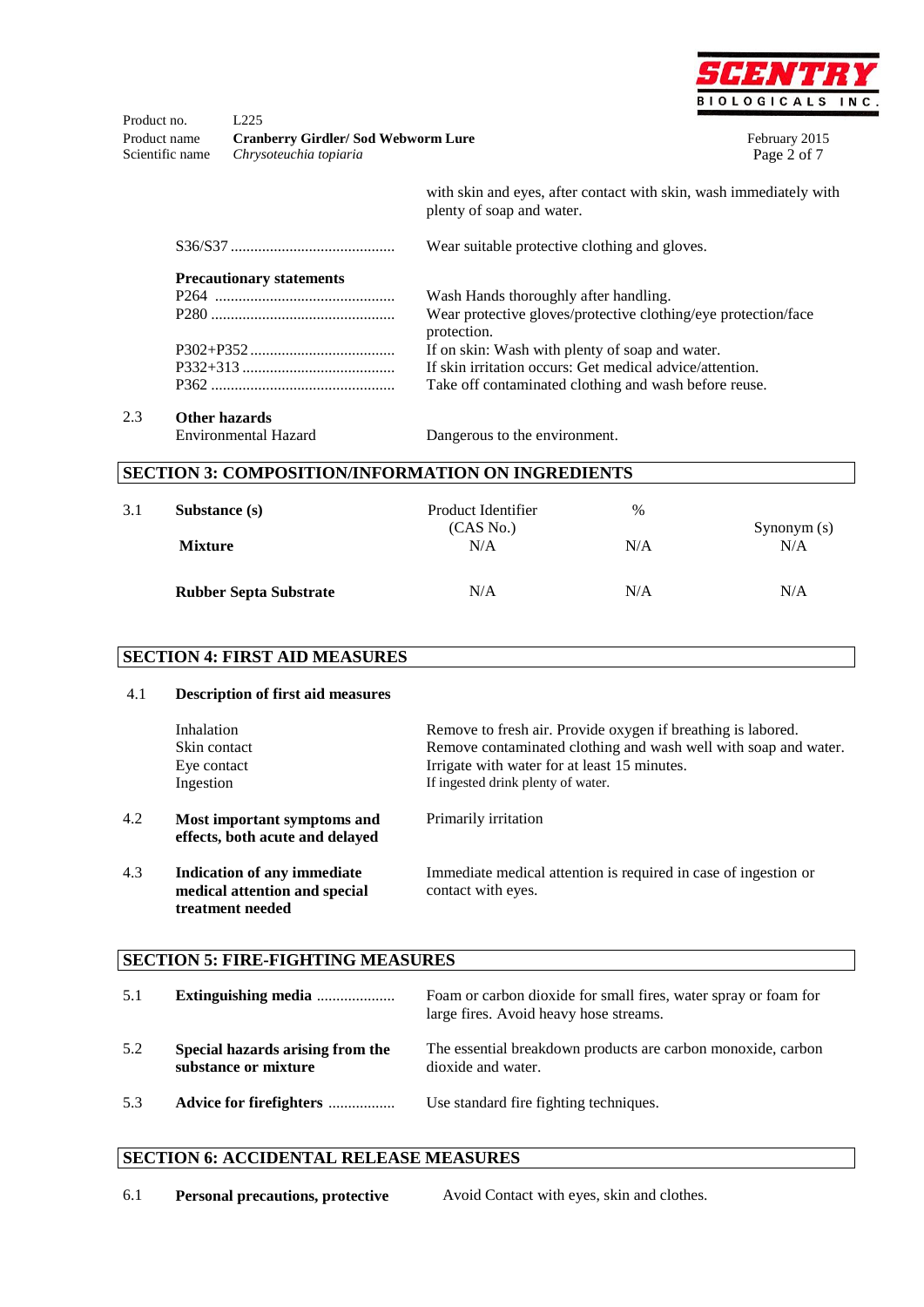

| Product no.<br>Product name<br>Scientific name                  |  | L <sub>225</sub><br><b>Cranberry Girdler/Sod Webworm Lure</b><br>Chrysoteuchia topiaria |                                                                                                              | February 2015<br>Page 3 of 7 |
|-----------------------------------------------------------------|--|-----------------------------------------------------------------------------------------|--------------------------------------------------------------------------------------------------------------|------------------------------|
| 6.2                                                             |  | equipment and emergency procedures<br><b>Environmental precautions</b>                  | See section 8 for further detail on personal protective equipment.<br>Keep out of water sources and sewers   |                              |
| 6.3<br>Methods and materials for<br>containment and cleaning up |  |                                                                                         | Securely wrap container or spilled material in several layers of<br>newspaper and discard in trash.          |                              |
| 6.4                                                             |  | Reference to other sections                                                             | See section 7 for fire prevention.<br>See section 8 for personal protection.<br>See section 13 for disposal. |                              |

# **SECTION 7: HANDLING AND STORAGE**

| 7.1 | <b>Precautions for safe handling </b>                           | General precautions to be taken with handling. Avoid contact with<br>eyes, skin and clothes.                                                                          |
|-----|-----------------------------------------------------------------|-----------------------------------------------------------------------------------------------------------------------------------------------------------------------|
| 7.2 | Conditions for safe storage,<br>including any incompatibilities | Store in cool, dry area out of direct sunlight. Keep storage container<br>closed until ready to use. Keep away from food, feedstuffs, and<br>domestic water supplies. |
| 7.3 |                                                                 | Scentry insect monitoring products are pest management tools<br>designed to provide information about an insect pest population.                                      |

# **SECTION 8: EXPOSURE CONTROLS/PERSONAL PROTECTION**

| 8.1 | Personal exposure limits | To our knowledge, no personal exposure limits have been<br>established for any of the components in this product. However,<br>exposure limits may be defined by local regulations and must be<br>observed.                                                                                      |
|-----|--------------------------|-------------------------------------------------------------------------------------------------------------------------------------------------------------------------------------------------------------------------------------------------------------------------------------------------|
| 8.2 |                          | Keep away from foodstuffs, beverages and food.<br>Avoid contact with eyes and skin.<br>Wash thoroughly after handling.                                                                                                                                                                          |
|     | Respiratory protection   | None required, if the room is well-ventilated.<br>Use with local ventilation                                                                                                                                                                                                                    |
|     | Protective gloves        | None required, but vinyl, latex or rubber gloves is recommended<br>for continuous handling. The exact break through time of the<br>various types of protective gloves has to be found out by the<br>manufacturer and has to be observed.                                                        |
|     | Eye protection           | None Required                                                                                                                                                                                                                                                                                   |
|     | Other skin protection    | Wear a long-sleeved shirt and long pants, wear shoes and socks.                                                                                                                                                                                                                                 |
|     | NOTE:                    | Personal protection information shown above is based upon general<br>information as to normal uses and conditions. Where special or<br>unusual uses or conditions exist, it is suggested that the expert<br>assistance of an industrial hygienist or other qualified professional<br>be sought. |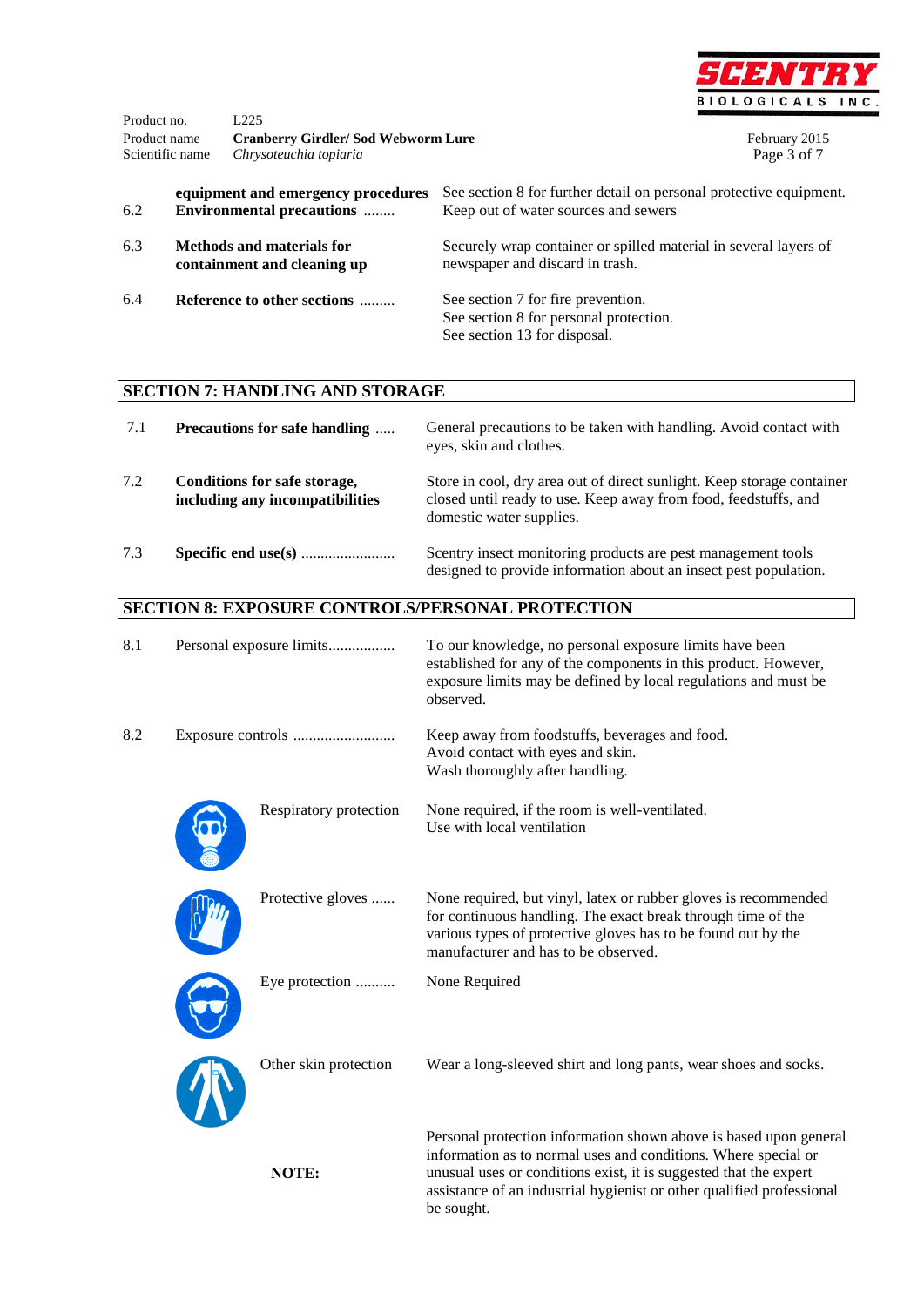

Product no. L225 Product name **Cranberry Girdler/ Sod Webworm Lure** February 2015<br>Scientific name *Chrysoteuchia topiaria* Page 4 of 7 Chrysoteuchia topiaria

# **SECTION 9: PHYSICAL AND CHEMICAL PROPERTIES**

| 9.1<br><b>Information on physical</b><br>and chemical properties | <b>Cranberry Girdler/Sod Webworm Lure</b> |
|------------------------------------------------------------------|-------------------------------------------|
|                                                                  | Rubber substrate                          |
|                                                                  | Powerful, waxy                            |
|                                                                  | Not determined                            |
|                                                                  | Not determined                            |
| Melting point/Freezing point                                     | Not determined                            |
| Initial boiling point and boiling range                          | Not determined                            |
|                                                                  | Not determined                            |
|                                                                  | Not determined                            |
| Flammability (solid/gas)                                         | Not highly flammable                      |
| Upper/lower flammability or                                      | Not determined                            |
| explosive limits                                                 |                                           |
|                                                                  | Not determined                            |
|                                                                  | Not determined                            |
|                                                                  | Not determined                            |
|                                                                  | Solubility at $20^{\circ}$ C in:          |
|                                                                  | insoluble<br>water                        |
|                                                                  | Not determined                            |
|                                                                  | Not explosive                             |
| Oxidizing properties                                             | Not oxidizing                             |
| Decomposition temperature                                        | Not determined                            |
| Auto-ignition temperature                                        | Not determined                            |
| Partition coefficient: n-octanol/water                           | Not determined                            |
|                                                                  |                                           |

# 9.2 **Other Information** None

## **SECTION 10: STABILITY AND REACTIVITY**

| 10.1 |                                           | To our knowledge, the product has no special reactivities.                  |
|------|-------------------------------------------|-----------------------------------------------------------------------------|
| 10.2 |                                           | Stable at ambient temperatures while in storage and while being<br>handled. |
| 10.3 | <b>Possibility of hazardous reactions</b> | Thermally decomposition products may include $CO$ , $CO2$ , $H2O$ .         |
| 10.4 | Conditions to avoid                       | Acids, peroxides and other oxidizing agents.                                |
| 10.5 | Incompatible materials                    | None known.                                                                 |
| 10.6 | <b>Hazardous decomposition products</b>   | See Section 5                                                               |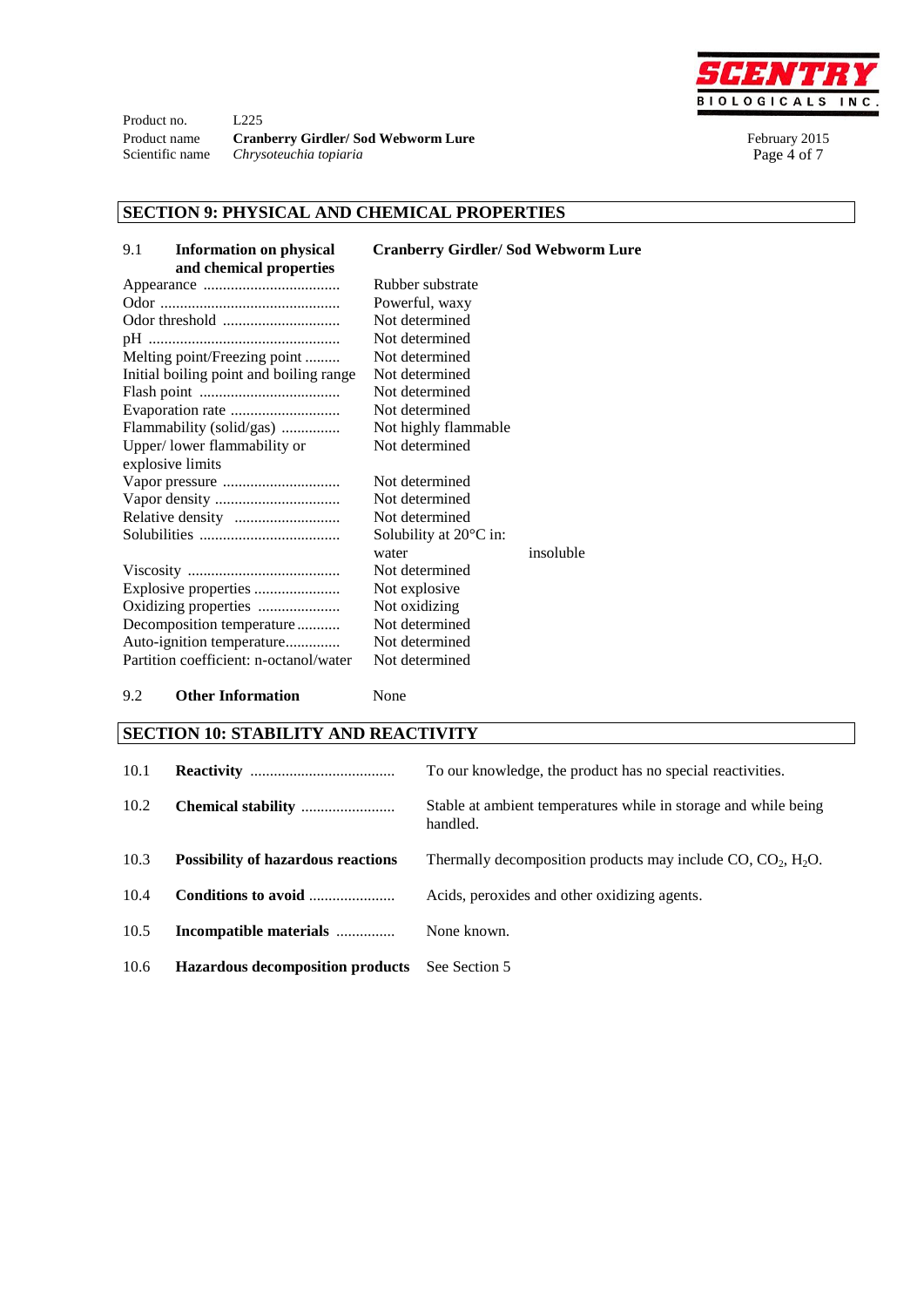

Product no. L<sub>225</sub> Product name **Cranberry Girdler/ Sod Webworm Lure** February 2015<br>Scientific name *Chrysoteuchia topiaria* Page 5 of 7 Scientific name *Chrysoteuchia topiaria* 

# **SECTION 11: TOXICOLOGICAL INFORMATION**

## 11.1 **Information on toxicological effects**

|                                                                                                                    |                                                                     | This product contains a straight chain lepidopteran pheromone, a<br>class of pheromones with no expected risks to human health or non-<br>target organisms. |
|--------------------------------------------------------------------------------------------------------------------|---------------------------------------------------------------------|-------------------------------------------------------------------------------------------------------------------------------------------------------------|
|                                                                                                                    | Route(s) of Entry - skin (most likely)<br>-ingestion<br>-inhalation | $LD_{50}$ , dermal: Not determined<br>$LD_{50}$ , oral: Not determined<br>$LD_{50}$ , inhalation: Not determined                                            |
| Delayed, immediate, or chronic<br>effects from short term exposure                                                 |                                                                     | Not determined                                                                                                                                              |
| Delayed, immediate, or chronic<br>effects from long term exposure                                                  |                                                                     | Not determined                                                                                                                                              |
| Symptoms                                                                                                           |                                                                     | Causes mild to moderate skin and eye irritation                                                                                                             |
| Indication of whether the chemical is<br>listed in the NTP, or has found to be<br>carcinogenic by the IARC or OSHA |                                                                     | Not determined                                                                                                                                              |

# **SECTION 12: ECOLOGICAL INFORMATION**

## 12.1 **Toxicity**

|      | The ecotoxicity of the active ingredient is measured as:                          |                          |                                                                |  |
|------|-----------------------------------------------------------------------------------|--------------------------|----------------------------------------------------------------|--|
|      | - Fish<br>96-h L $C_{50}$<br>72-h LOEC<br>- Algae<br>- Daphina<br>48-h L $C_{50}$ |                          | Not determined                                                 |  |
|      |                                                                                   |                          | Not determined                                                 |  |
|      |                                                                                   |                          | Not determined                                                 |  |
|      | - Bees                                                                            | 48-h $LD_{50}$ , contact | Not determined                                                 |  |
|      |                                                                                   | 48-h $LD_{50}$ , oral    | Not determined                                                 |  |
| 12.2 | <b>Persistence in degradability</b>                                               |                          | Easily decompose to carbon monoxide, carbon dioxide and water. |  |
| 12.3 | Bioaccumulative potential                                                         |                          | Not determined                                                 |  |
| 12.4 |                                                                                   |                          | Not determined                                                 |  |
| 12.5 | <b>Results of PBT and vPvB</b><br>Other adverse effects                           |                          | Not determined                                                 |  |
| 12.6 |                                                                                   |                          | None                                                           |  |
|      |                                                                                   |                          |                                                                |  |

# **SECTION 13: DISPOSAL CONSIDERATIONS**

#### 13.1 **Waste treatment methods**

| Do not contaminate water, foodstuffs, feed, seed or sewage water      |
|-----------------------------------------------------------------------|
| by storage or disposal. Wastes resulting from the use of this product |
| must be disposed of on site or at an approved waste disposal          |
| facility.                                                             |
| To minimize exposure see section 8.                                   |
|                                                                       |
| Do not reuse empty pouch. Discard pouch into trash.                   |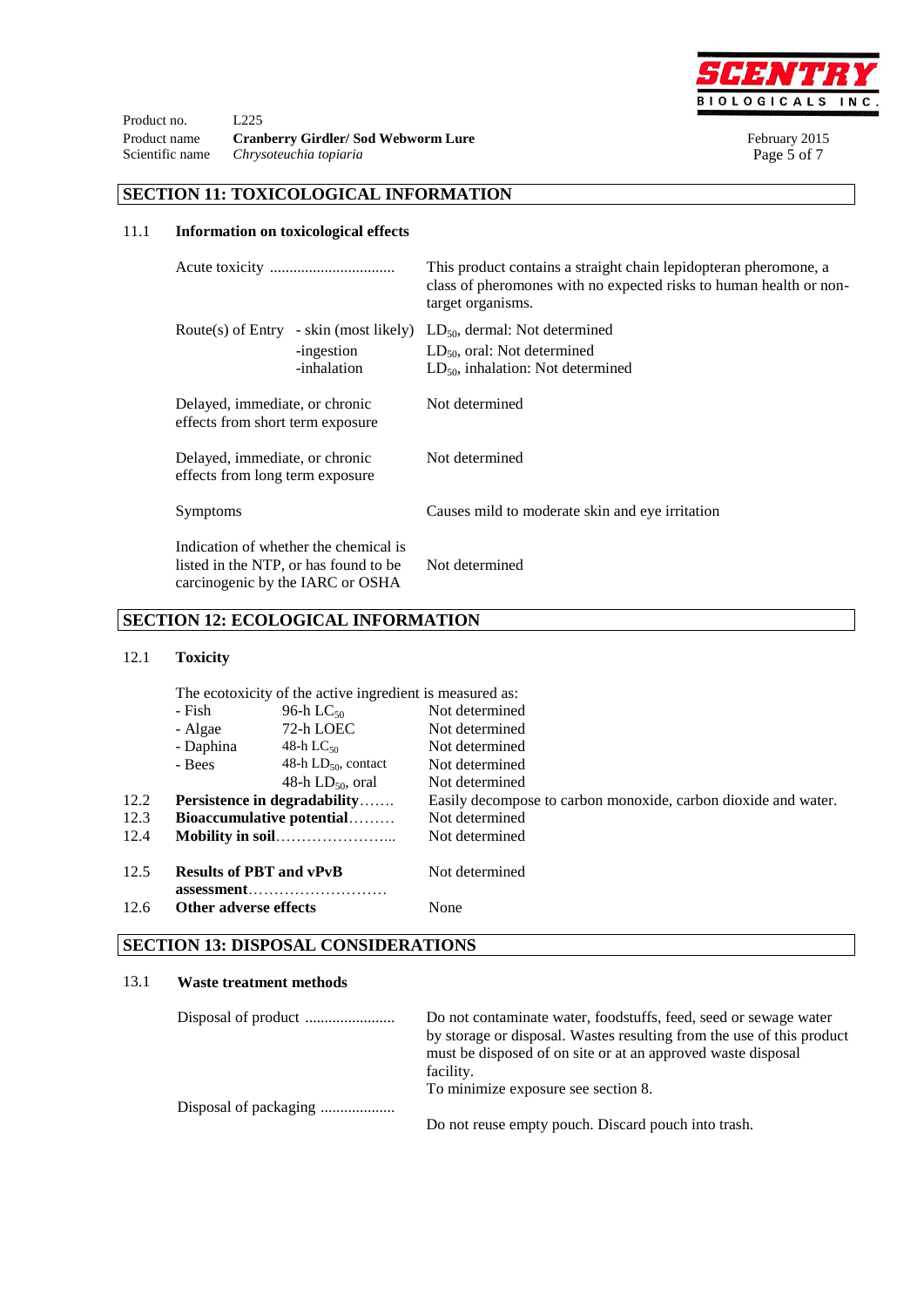

Product no. L225 Product name **Cranberry Girdler/ Sod Webworm Lure** February 2015<br>Scientific name *Chrysoteuchia topiaria* Page 6 of 7  $Chrysoteuchia topiaria$ 

# **SECTION 14: TRANSPORT INFORMATION**

| 14.1 |                                                                                       | 3077                                                                                                                                 |
|------|---------------------------------------------------------------------------------------|--------------------------------------------------------------------------------------------------------------------------------------|
| 14.2 | UN proper shipping name                                                               | The product is not classified as hazardous material for both national<br>and international transport by road or rail, by sea or air. |
| 14.3 | Transport hazard class(es)                                                            | 9                                                                                                                                    |
| 14.4 |                                                                                       | Ш                                                                                                                                    |
| 14.5 | Environmental hazards                                                                 | Marine pollutant                                                                                                                     |
| 14.6 | <b>Special precautions for user</b>                                                   | Do not discharge to the environment.                                                                                                 |
| 14.7 | <b>Transport in bulk according to</b><br>Annex II of MARPOL 73/78 and<br>the IBC code | The product is not transported in bulk tankers.                                                                                      |

# **SECTION 15: REGULATORY INFORMATION**

| 15.1 | Safety, health and environmental<br>regulations/legislation specific for<br>the substance or mixture | Water Hazard class 2 (self assessment): Hazardous for water. |  |
|------|------------------------------------------------------------------------------------------------------|--------------------------------------------------------------|--|
| 15.2 | Chemical safety assessment                                                                           | A chemical safety assessment has not been performed.         |  |

## **SECTION 16: OTHER INFORMATION**

| 16.1 | <b>CAS</b><br><b>CLP</b><br><b>DPD</b><br><b>GHS</b>                                                                                                          | <b>Chemical Abstracts Service</b><br>Classification, Labeling and Packaging<br>Dangerous Preparation Directive<br>Globally Harmonized classification and labeling<br>System |  |
|------|---------------------------------------------------------------------------------------------------------------------------------------------------------------|-----------------------------------------------------------------------------------------------------------------------------------------------------------------------------|--|
|      | <b>HMIS</b>                                                                                                                                                   | Hazardous Material Identification System                                                                                                                                    |  |
|      | <b>IARC</b>                                                                                                                                                   | International Agency for Research on Cancer                                                                                                                                 |  |
|      | IBC.                                                                                                                                                          | <b>International Bulk Chemical</b>                                                                                                                                          |  |
|      | $LC_{50}$                                                                                                                                                     | 50% Lethal Concentration                                                                                                                                                    |  |
|      | $LD_{50}$                                                                                                                                                     | 50% Lethal Dose                                                                                                                                                             |  |
|      | LOEC                                                                                                                                                          | Lowest Observed Effect Concentration                                                                                                                                        |  |
|      | <b>NTP</b>                                                                                                                                                    | <b>National Toxicology Program</b>                                                                                                                                          |  |
|      | <b>OSHA</b>                                                                                                                                                   | Occupational Safety and Health Administration                                                                                                                               |  |
|      | R-phrase                                                                                                                                                      | Risk phrase                                                                                                                                                                 |  |
|      | SDS.                                                                                                                                                          | <b>Safety Data Sheet</b>                                                                                                                                                    |  |
|      | S-phrase                                                                                                                                                      | Safety phrase                                                                                                                                                               |  |
|      | <b>WHO</b>                                                                                                                                                    | World Health Organization                                                                                                                                                   |  |
| 16.2 | Data measured on the product are unpublished company data. Data<br>on ingredients are available from published literature and can be<br>found several places. |                                                                                                                                                                             |  |
| 16.3 |                                                                                                                                                               |                                                                                                                                                                             |  |